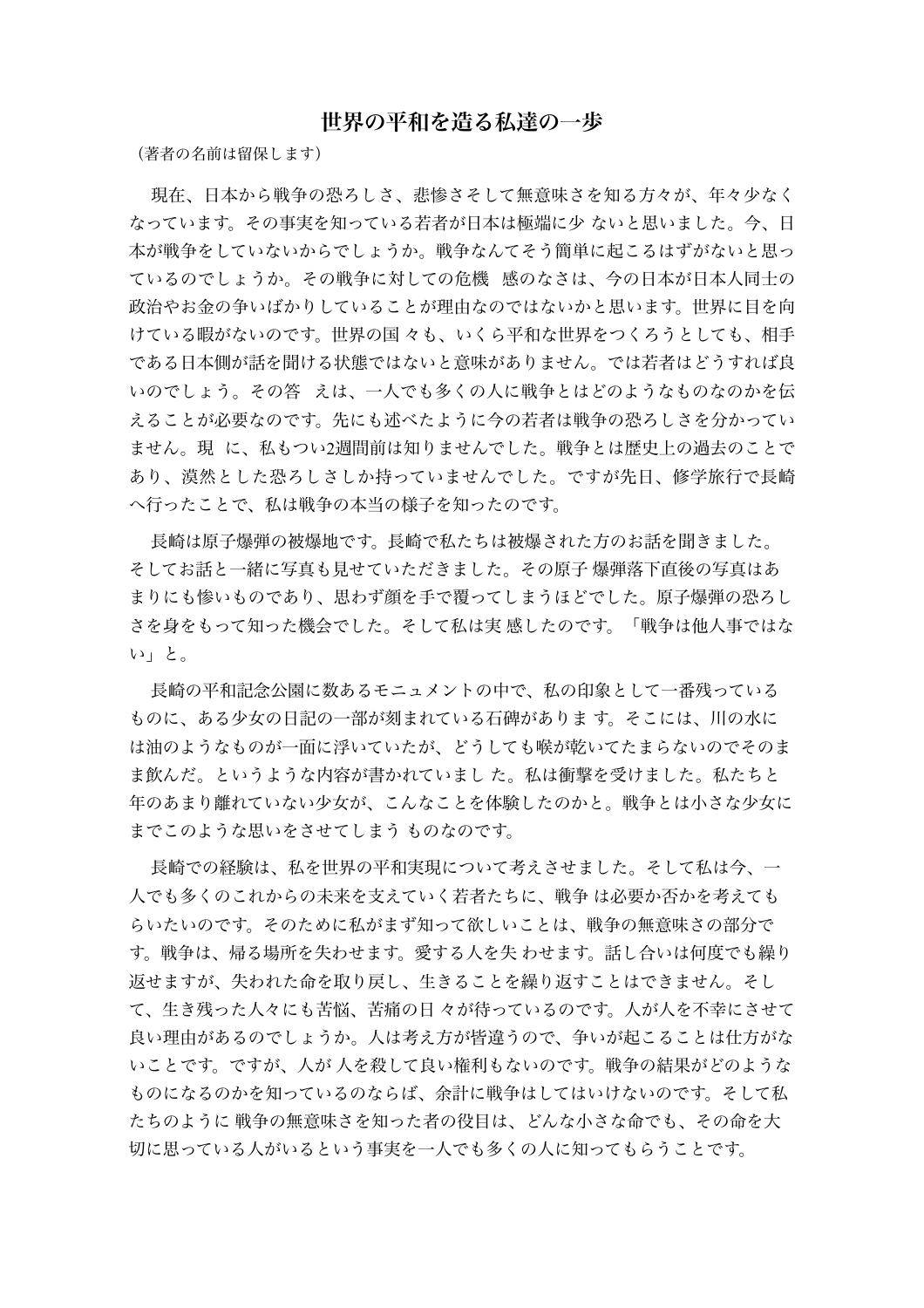戦争以外のことも同様です。地球はこの広い宇宙にたった一つしか存在しません。 たとえ住む国が違えども、私たちは皆同じ地球に住む生物な のです。だから、誰もが 平等に平和に暮らす権利があります。すべてが平和ではない世界をどのようにすべて平 和にできるのかは、私たち若者の手にかかってい るのです。

私は今回長崎を訪れたことで、本当の戦争の実態を知りました。そして気づいたの です。世界の戦争の実態を知ることは、世界を平和にしてい くことの一歩だということ に。今は小さいこの一歩でも多くの人々が前に踏み出せば、大きな前進に繋がります。 そして互いに手を取り合えば、大きな輪になり ます。早く大きな輪をつくるために、自 ら一歩踏み出すのです。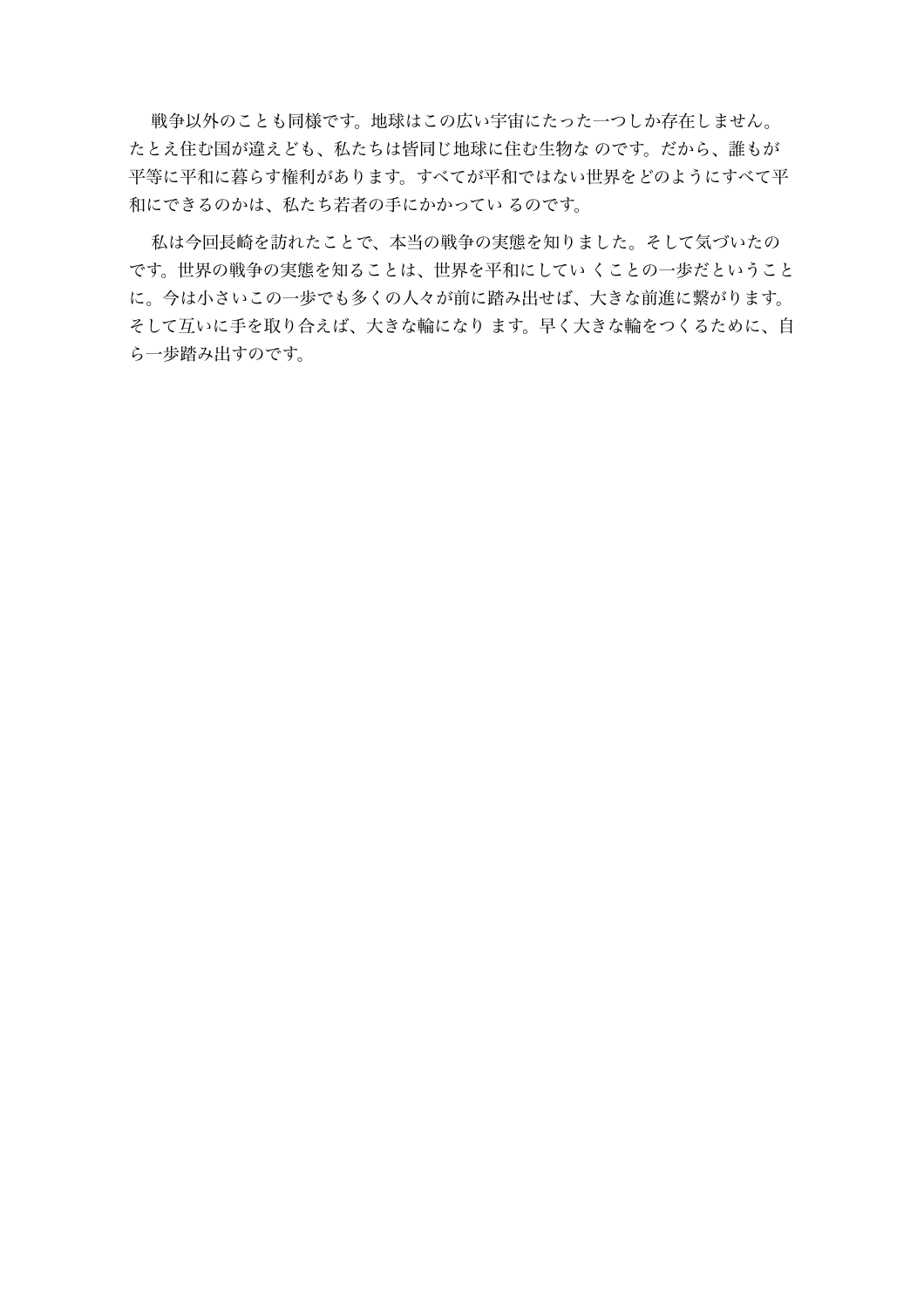## **Our First Step to Creating World Peace**

(author's name withheld)

With each passing year, there are fewer Japanese people who know the terror, the tragedy, and the meaninglessness of war. I imagine that the number of young people in Japan who know this reality is extremely small. Perhaps this is because Japan is not involved in a war at present. Perhaps they think that wars do not break out very easily. I think the reason why Japanese people today do not feel concerned about an impending war is that they are only interested in political battles and their own disputes over money. They have no time to turn their attention to the outside world. No matter how much the world's nations may try to build a peaceful world, it is meaningless if the representatives from Japan are not able to listen to what they have to say. Then, what can young people do? The answer is that we need to convey to as many people as possible what war is really like. As I stated earlier, today's youth do not know the terror of war. Actually, just two weeks ago, I myself did not know, either. I thought of war as something from the past, and had only a vague sense of how terrible it is. But recently, on a school trip to Nagasaki, I came to know the reality of war.

Nagasaki was the site of an atomic bomb explosion. In Nagasaki, we listened to the stories of people who were victims of the bomb. And along with the stories, we were shown photographs. The photographs taken just after the bomb fell were so brutal, I instinctively covered my face with my hands. It gave me the opportunity to know firsthand the terror of the atomic bomb. And I keenly felt: *war is my concern, too.*

Among the many monuments in Nagasaki's Peace Park, the one that left the greatest impression on me was a stone monument in which part of a girl's diary is engraved. On it is written something like this: There was something *oily floating on river's surface, but I was so desperately thirsty, I drank it just as it was*. I was shocked―that a girl not far off in age from us could have such an experience, and that war could cause such hardship even for a young girl.

My experiences in Nagasaki made me think about how to achieve world peace. And now, I hope that as many as possible of the young people who bear responsibility for the future will think about whether or not war is needed. What I would like them to know, first of all, is the meaninglessness of war. War takes away our homes. It takes away the people we love. Negotiations can be held again and again, but we cannot restore the lives that were lost and give them life again. And, those who survive must also experience day after day of pain and suffering. How can people be allowed to make other people unhappy? Because everyone has different ways of thinking, we cannot keep conflicts from breaking out. However, people do not have the right to kill other people. If we know the consequences of war, we will have all the more reason not to wage war. For those of us who have awakened to the meaninglessness of war, it is our duty to let even one more person know that there are people who treat even the smallest life as precious.

It is the same with other matters, too. In this vast universe, there is only one planet Earth. Even if we live in different countries, we are all inhabitants of this Earth, and